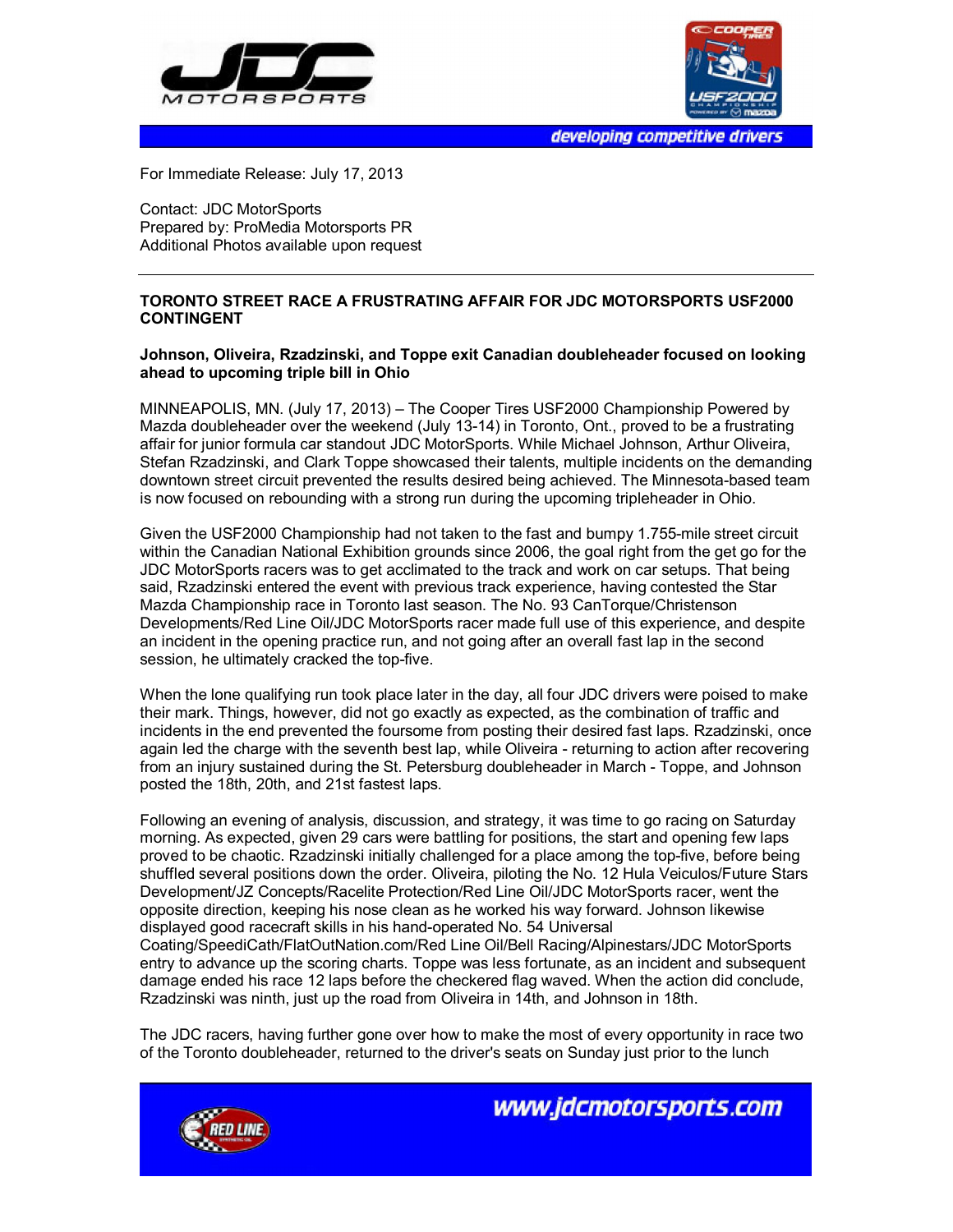



developing competitive drivers

break. When the green flag waved, it immediately became apparent that Round Seven would be an incident-filled affair, with lots of aggressive moves and contact. Unfortunately, all but one of the JDC racers were subsequently involved. Rzadzinski was the first to have his race end early, when a fellow competitor forced the Canadian into one of the concrete retaining walls on the opening lap. Oliveira, having vaulted into the top-10, suffered the same fate on a lap six restart. Toppe's day ended on lap 12, when his No. 19 Toppe Motorsports/Red Line Oil/JDC MotorSports entry was damaged following contact. Johnson in the end was the lone JDC driver to receive the checkered flag, with the sole paralyzed racer in the Mazda Road to Indy program advancing up to 15th place at the line.

"I think this was by far the most trying event of my racing career thus far," stated Rzadzinski. "From the get go we just had bad luck plague us, and could never get away from it. The JDC MotorSports guys worked so hard through the misfortune, and I can't thank them enough for that. The support from them, and the people around me this weekend in Canada was very special, and I hope to come back with better results in the future."

"It was definitely a difficult weekend," commented Oliveira. "I was unable to get a good lap in qualifying, which forced me to start deeper in the field than I liked. I managed to avoid multiple incidents in race one, but know I could have finished higher up. Race two I got a great start, but it all went away when I was hit on a restart. We will now refocus on Mid-Ohio, where I'm confident of good results."

"I would say the race weekend in Toronto went pretty well," said Johnson. "I felt like I improved every session on track. I would have liked to finish better, but I managed to stay out of trouble in the races and had a lot of fun. I'm looking forward to Mid-Ohio in a few weeks and continuing what I'm working on."

"It was a tough weekend for me," added Toppe. "The patches on the track created low grip situations, and you had to take a different approach to the corners. We didn't have any luck in the two races, ending with two DNF's. I really wanted to see how the changes JDC MotorSports made in the car would do in the races and use the skills that Phil Lombardi from JJRD had coached me in. I'm hoping for better luck in Mid-Ohio."

The Cooper Tires USF2000 Championship Powered by Mazda action for JDC MotorSports continues on August 3-4, when Rounds Eight, Nine and Ten take place at Mid-Ohio Sports Car Course. The Minnesota-based team enters the lone series tripleheader in Ohio sitting seventh in the team standings.

JDC MotorSports races with associate sponsorship from RedLineOil.com

Additional information on JDC MotorSports can be obtained from the team's website @ www.jdcmotorsport.com For direct contact, please contact John Church @ 952-233-3075

Learn more about Michael Johnson at MichaelJohnsonRacing.com and keep up to date via Twitter @ Racer54isCool and Facebook @ Michael Johnson Racing Videos also available on YouTube @ Michael Johnson Racing

Learn more about Arthur Oliveira at ArthurOliveiraRacing.com and keep up to date via Twitter @ A Oliveira02 and Facebook @ Arthur Oliveira Videos also available on YouTube @ Arthur **Oliveira** 



www.jdcmotorsports.com